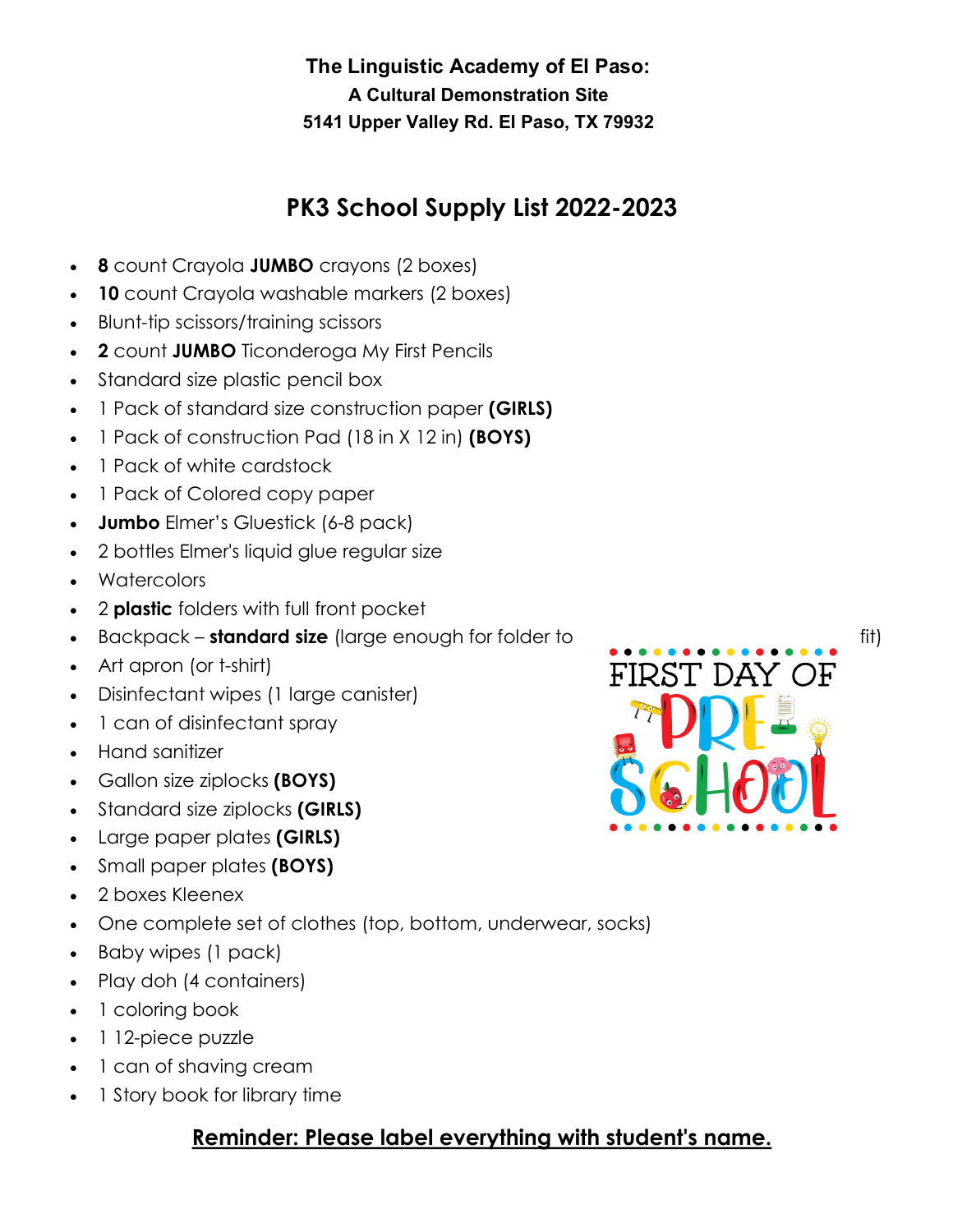## **PK4 Supply List 2022-2023**

- 2 Plastic folders with prongs
- 1 Pair of scissors (Blunt Tip)
- 6 Ticonderoga beginner pencils (Fat pencils)
- 2 Primary journal books (Top ½ of the page is blank and the lower half has lines)
- 12 Jumbo glue sticks
- 3 Bottles of white Elmer's glue 4 oz.
- 8 boxes of 24 crayons
- 1 School box (For pencils and crayons) / Pouch
- 2 Ream of white copy paper
- 2 Packs of Play-Doh
- 2 Boxes of rectangular tissues
- 1 Large backpack without wheels
- 1 Complete change of clothes in plastic bag labeled (socks, shirt, pants, and underwear)
- 2 Packs of baby wipes
- 1 Box of gallon size Ziploc bags (Boys only)
- 1 Box of quart size Ziploc bags (Girls only)
- 1 pack of paper plates (not coated)
- 2 Pack of construction paper (different colors)
- 2 Pack of disinfecting wipes
- 2 Bottle of hand sanitizer (small)
- 1 Package of Card Stock paper (for Art Class)
- 1 Box of washable large markers
- 1 Package of EXPO dry erase markers
- 1 White Board for dry erase markers (Dollar Store)
- 1 Coloring book



\*\*Please label all the items.\*\* Thank you!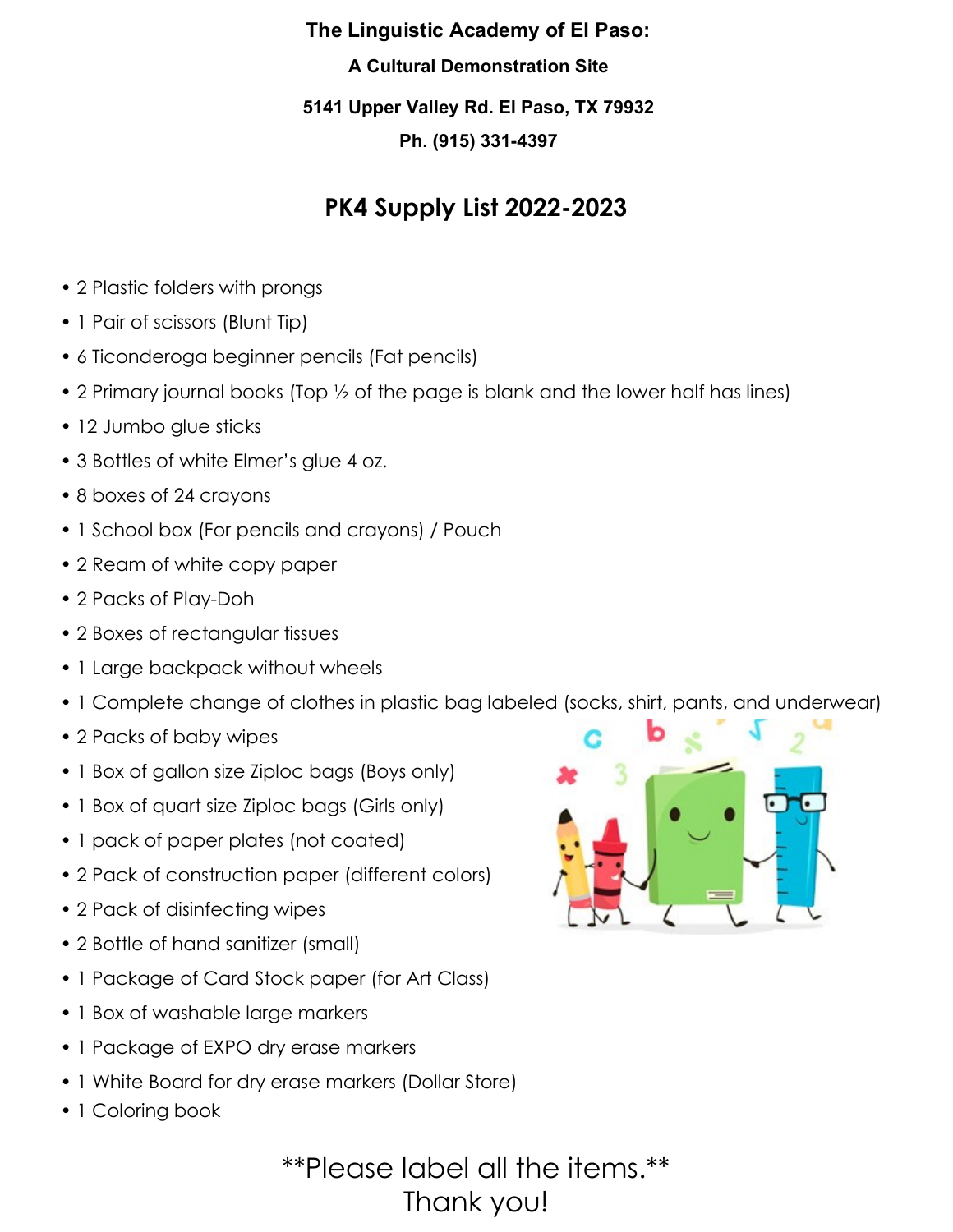### **Kindergarten Supply List 2022**‐**2023**

- 2 rims of copy paper
- 2 tissue boxes
- 2 hand sanitizer bottles
- 2 wipes/disinfectant wipes container
- 1 Lysol
- 3 crayon boxes (24 pack) \*Crayola
- 1 box of Crayola-Markers (10 pack)
- 3 packs of pencils (18-24 pack)
- 1 pair of scissors
- 6 glue sticks
- 1 glue bottle
- 6-8 dry erase markers
- 1 clipboard
- 3 magic erasers
- Pencil box
- Erasers
- 5 composition notebooks- primary style/with a space on the top
- 3 folders (with prongs and pockets)
- Construction paper pack
- Cardstock (Boys: White & Girls: colored)
- Ziplock bags (Boys: sandwich size & Girls: Gallon Size)
- Watercolors (Crayola)
- Play Doh (3)

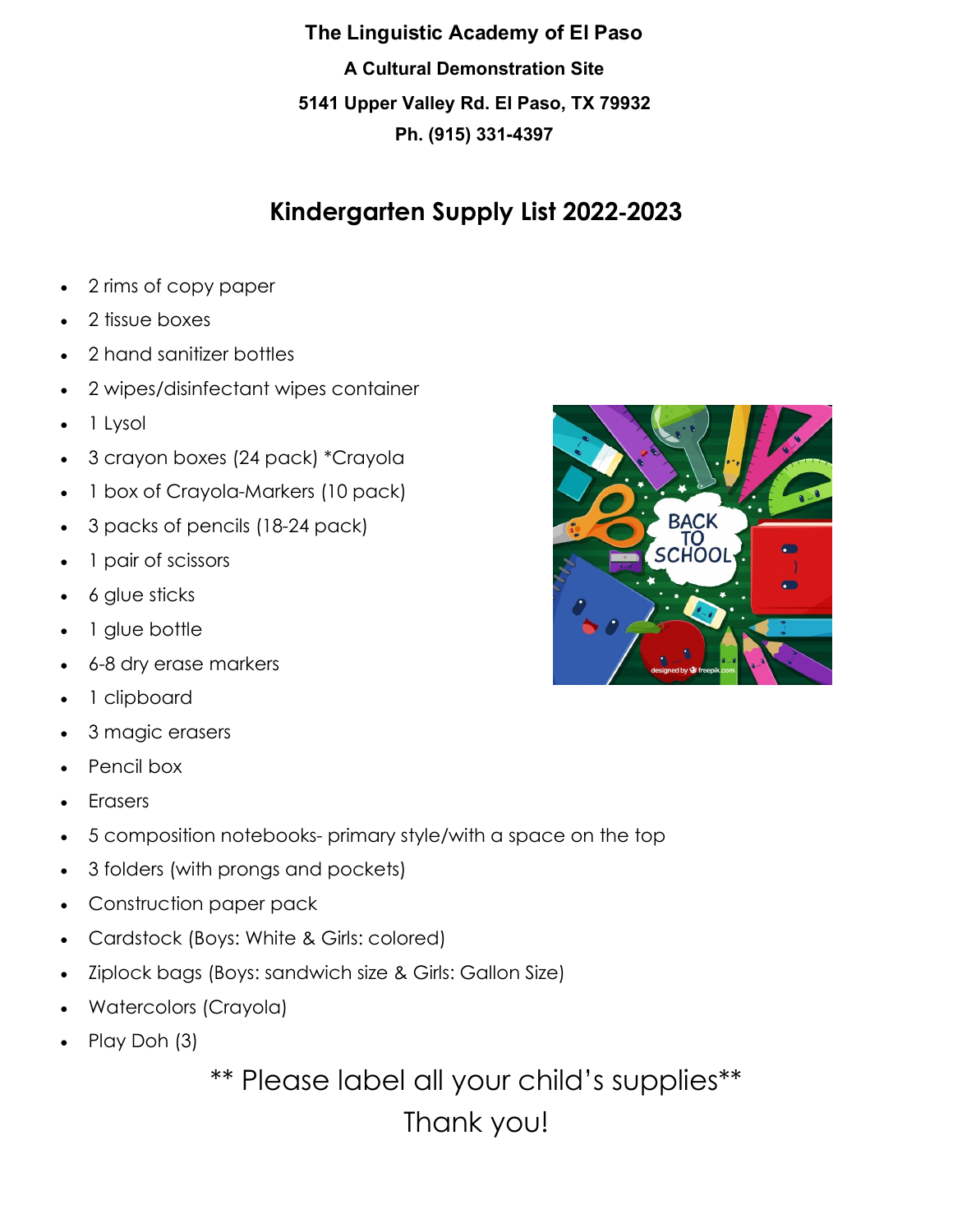#### **The Linguistic Academy of El Paso**

**A Cultural Demonstration Site 5141 Upper Valley Rd. El Paso, TX 79932 Ph. (915) 331-4397**

### **1st Grade Supply List 2022**‐**2023**

- 2 packages of #2 pencils
- 2 boxes Crayola crayons (24 count)
- 2 boxes washable Crayola markers (8 count)
- 1 pair scissors
- 2 large erasers
- 2 boxes of color pencils (12 count)
- 4 plastic pocket folders, solid color with brads in the middle
- 2 1" white 3 ring binders with pockets
- 6 regular composition books
- 2 Spiral notebooks
- 2 boxes of Kleenex
- 1 box of band aids
- 2 bottles of Elmer's washable glue (4 oz. size)
- 2 Elmer's washable glue sticks (4 pack)
- 1 package of color copy paper
- 1 package of white copy paper
- 3 containers of Clorox wipes
- 1 Plastic storage crate

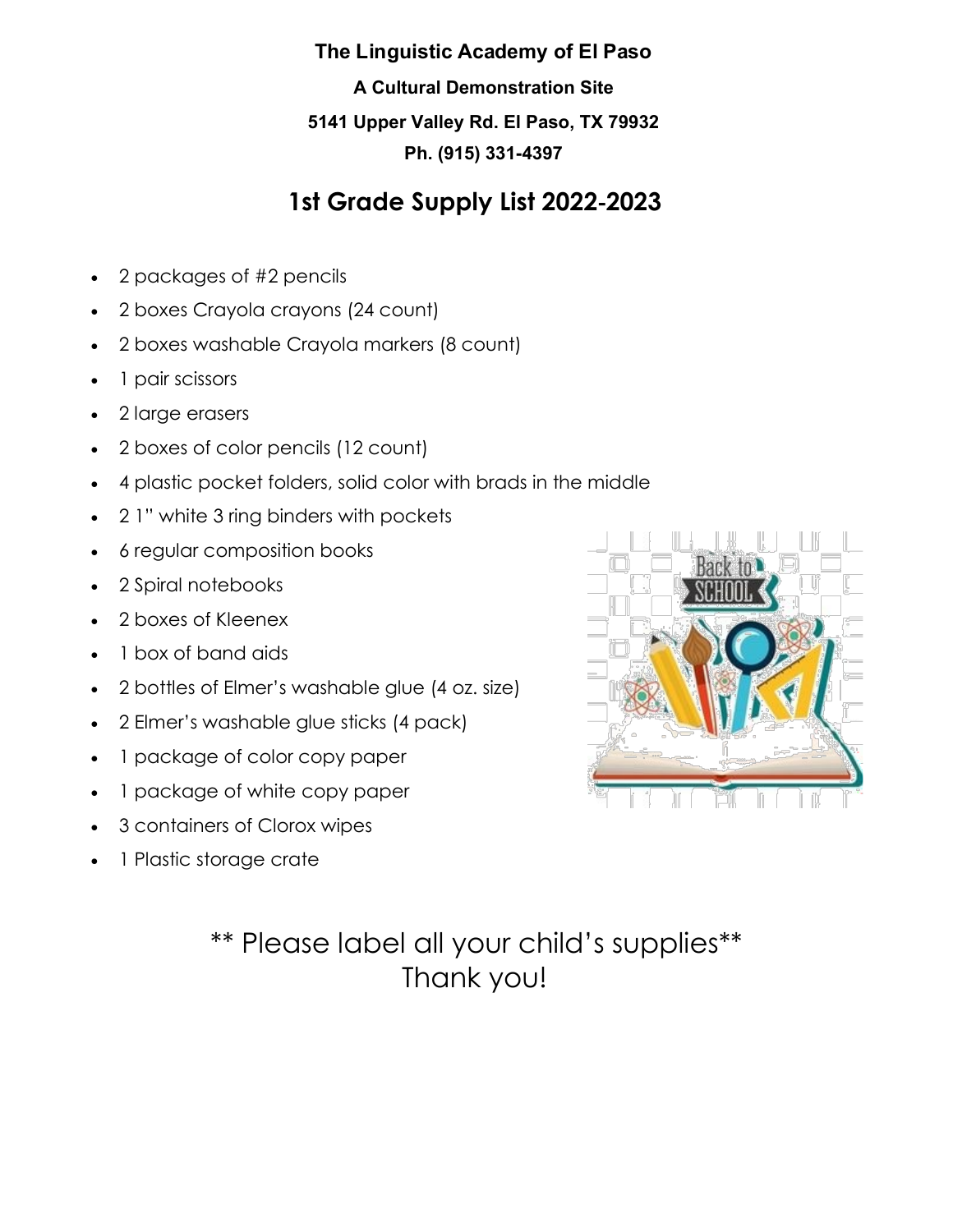## **2nd Grade Supply list 2022—2023**

- 2 packages of #2 pencils
- 1 box Crayola crayons (24 count)
- 1 box of Crayola colored pencils (24 count)
- 1 box Crayola washable markers
- 1 pair scissors
- 2 large erasers
- 2 red ball point pens
- 2 yellow highlighters
- 2 sturdy plastic pocket folders with brads (1 for Spanish, 1 for English)
- 1 clear plastic or wooden 12" ruler with cm and inches markings
- 5 composition books (preferably with red baselines and wide lines, 200 sheets)
- 1 composition book with graph paper (for math)
- 2 reams of white copy paper
- 1 pencil box
- 6 glue sticks
- 1 box Ziploc bags quart size (girls only)
- 1 package of Expo dry erase markers (boys only)
- 1 package of construction paper (9"x12") (girls only)
- 1 package of colored copy paper (boys only)
- 1 ream of white cardstock
- 2 boxes of Clorox wipes
- 1 box of Kleenex
- 1 bottle of sanitizer
- 1 pencil sharpener (for individual use; battery operated NOT preferred) OPTIONAL: for projects: hot glue gun with glue sticks (

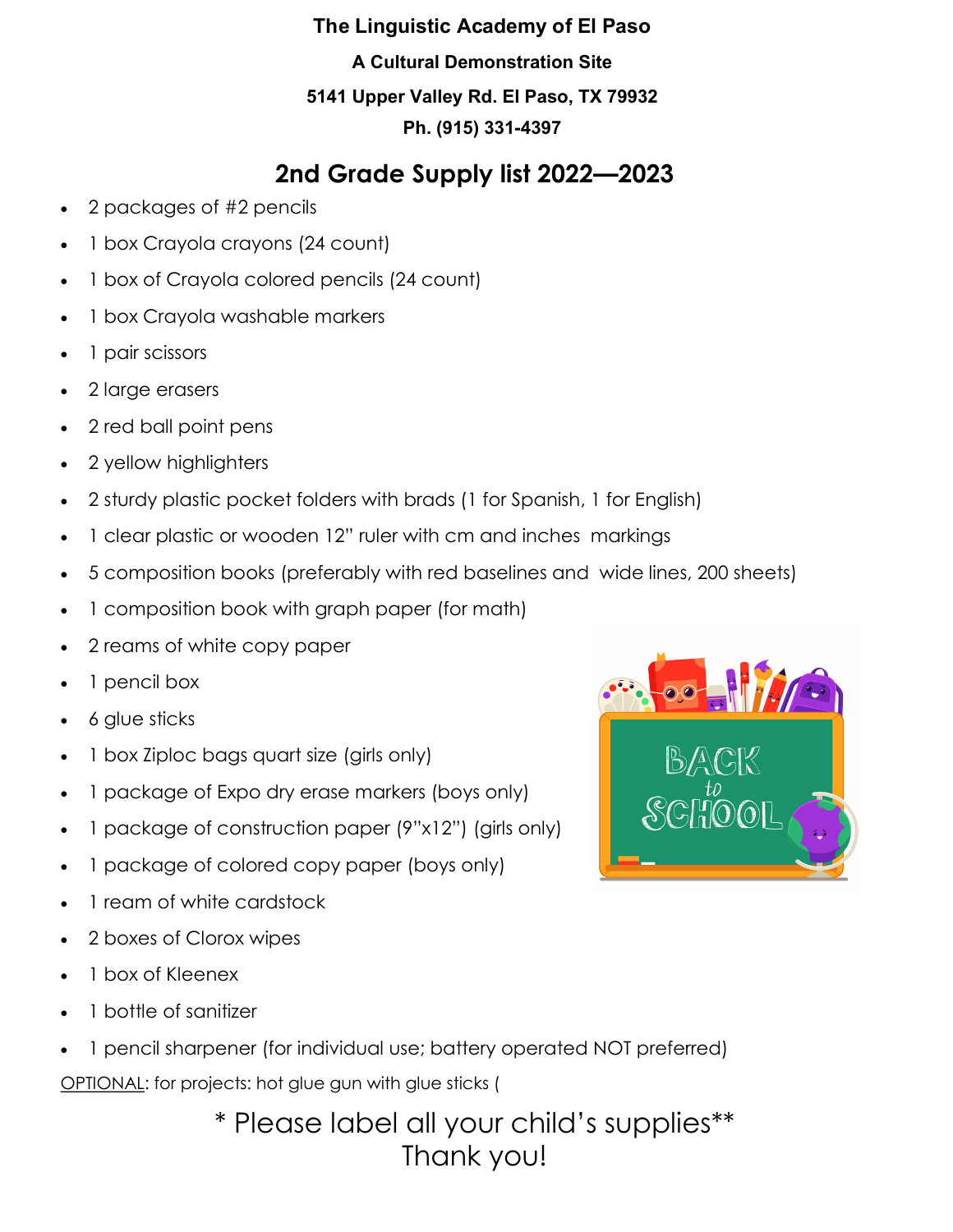### **The Linguistic Academy of El Paso**

**A Cultural Demonstration Site 5141 Upper Valley Rd. El Paso, TX 79932 Ph. (915) 331-4397**

## **3rd Grade Supply List 2022-2023**

- 1 box of Crayola crayons (24 count )
- 8 Elmer's glue sticks
- 1 box Crayola washable markers
- 1 box of colored pencils (24 count)
- 2 each red and blue ball point pens
- 2 yellow highlighters
- 5 composition notebooks (preferably preferably with red baselines and wide lines)
- 1 composition book with graph paper (for math)
- 2 packs of #2 pencils
- 1 pencil sharpener (for individual use)
- 2 large erasers
- 1 pair of scissors
- 1 clear plastic or wooden ruler 12" with inch and centimeter markings
- 2 reams of white copy paper
- 1 package of construction paper (9"x12") GIRLS ONLY
- 1 box Ziploc bags quart size BOYS ONLY
- 1 package of colored copy paper GIRLS ONLY
- 1 package Expo dry erase marker (3 pack) BOYS ONLY
- 1 pack of white cardstock
- 2 sturdy plastic pocket folders, solid color -- with brads in the middle
- 2 container of anti-bacterial Clorox Wipes
- 1 bottle of sanitizer
- 1 box of Kleenex

\* Please get your child's supplies and print her/his name on the lunch boxes, jackets and backpacks.



Back to School



Thank you!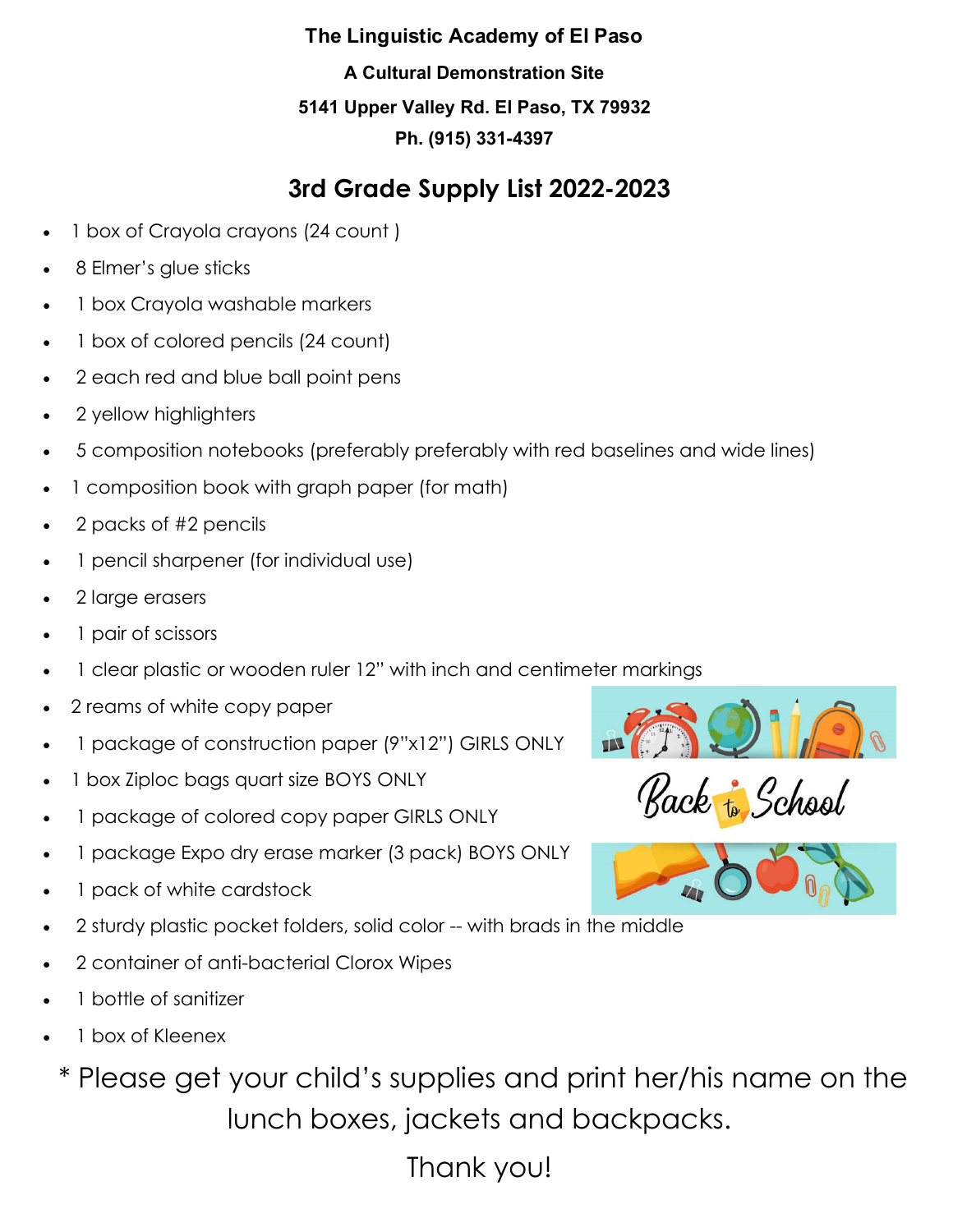### **4th Grade Supply List 2022**‐**2023**

- 5 packages of #2 pencils 24 ct
- 3 boxes of Kleenex
- 2 boxes of Crayola crayons 24 Ct
- 1 Plastic Crate storage bin
- 2 Packages of Crayola Markers 10 ct
- 1 Binder Pencil pouch with zipper
- 4 packages of Crayola colored pencils 12 ct
- 1 pair of scissors (7'')
- 7 composition notebooks (wide ruled) (BLACK)
- 8 Packages of washable Elmer's glue sticks (6 pack)
- 1 package of Colored cardstock (8 1/2 x 11)
- 1 package of White cardstock (8 1/2 x 11)
- 1 package of colored copy paper (8 1/2 x 11)
- 3 packs of dry erase markers
- 1 mini whiteboard (size 12 x 12)
- 2 pack of post-it notes (size 3 x 3)
- 1 box of Ziploc bags quart size
- 2 plastic folders with 2 pockets and brads
- 1 sturdy plastic 12" ruler
- 3 containers of Clorox disinfectant wipes
- 2 pkg. index cards (1 Colored, 1 White)
- 2 bottles of hand sanitizer
- 1 copy of Esperanza Rising by Pam Munoz Ryan